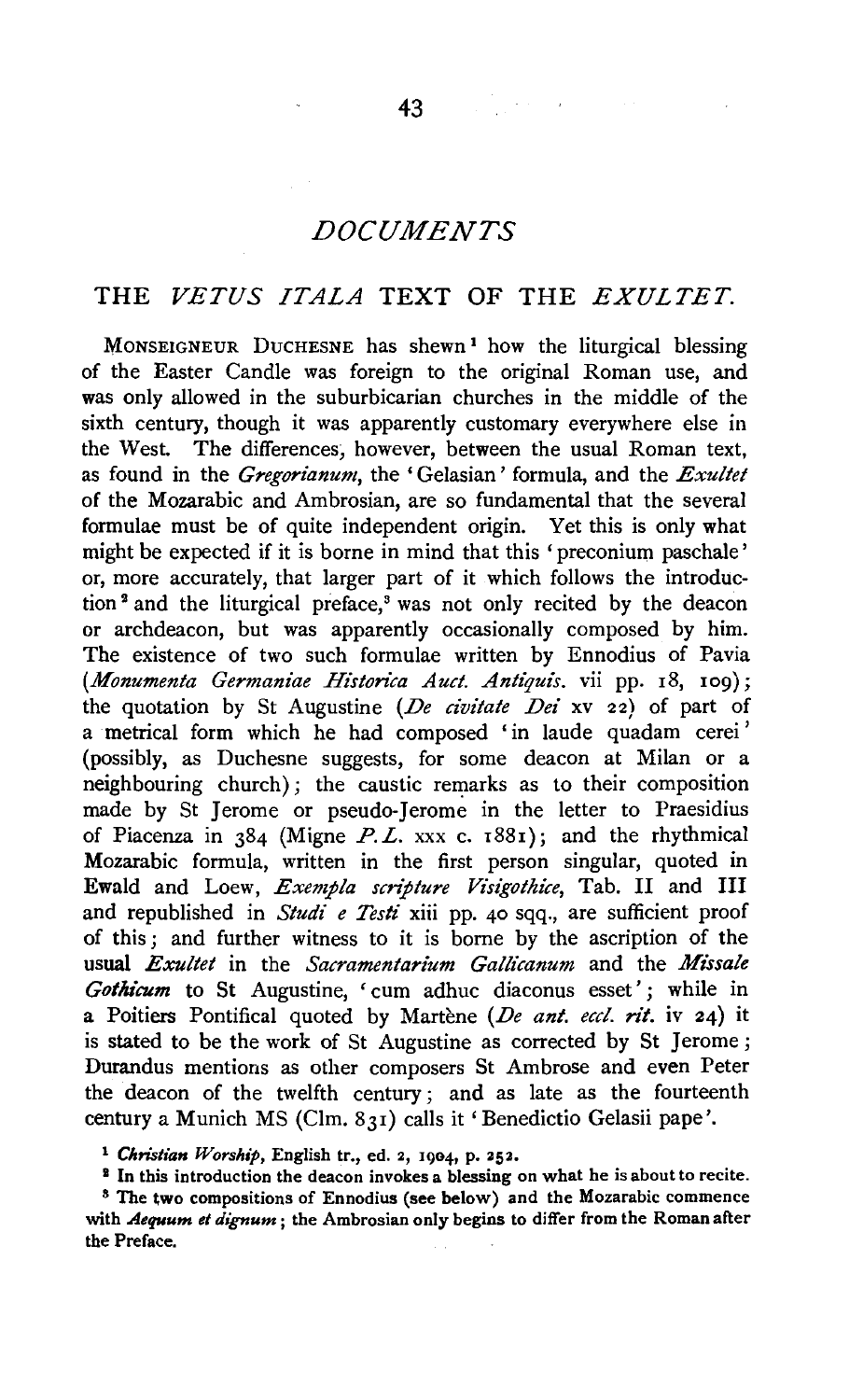It seems clear then that each extant *Exullet* is an individual composition on a fixed theme; the main subject never varies, but its treatment does. For the present the temptation is resisted to compare the different ways in which the theme is developed or to touch the thorny question as to whether the earlier *laudes cerei* were for daily or for paschal use.

With the benedictions in the Gelasian, Ambrosian, and Mozarabic books we are not now concerned, nor with the Roman *;* our view must be confined to a formula which was restricted to South Italy, and has not yet received the attention it deserves.<sup>1</sup> The present notice is called for by an article in a recent number of the *Rassegna Gregon'ana* (vol. vii col. 125-134) entitled *Un 'Exullet' inedito.* Liturgists, who are much indebted to Dom Latil for the Monte Cassino series of reproductions of Exultet rolls, will welcome his account of the Salerno MS Missal of 1431 with its text of the *praeconium pascha!e.* This, however, can scarcely be called 'inedito'. Some ten years ago in answer to a request by Fr Ehrle to reconstruct as originally written the oldest *Exu!let* roll in the Vatican Library (MS Vat. Lat. 982o), I had to reply that the greater part of its original text (which had been so erased that only the initial letters of some sentences were legible) must have been quite different from that of the only version of the Roman *Exultel* then known ; but as soon as G. B. Nitto de Rossi and Francesco Nitti di Vito had published in their *Codice diplomatico Barese,* r897 (vol. i pp.  $208-215$ , the text of the Bari roll<sup>2</sup> I saw that its initial letters agreed exactly with those of the first hand of the Vatican roll.

This Bari text has since been published by M. Emile Bertaux in L'art dans l'Italie méridionale (Paris, 1904, pp. 218 sqq., Plate ix), and in the accompanying *Iconographie comparee des rouleaux de l' Exultet;*  M. Bertaux calls attention to its difference from the usual form, the *Vulgata*; the text has also been reproduced in the latest English (1904) edition of Mgr Duchesne's *Origines du culte chrétien*. Dom Beyssac has also published in *Rassegna Gregoriana*, v. 107, a fragment belonging to Dom Palmieri and has shewn how it agrees almost exactly with that of Bari except as to its conclusion (see below).

The text now published by Dom Latil also agrees almost *verbatim*  with the Bari roll; and, far from being 'veramente nuova' and a fifteenth-century composition, $3$  is a faithful reproduction of the rarer

*Inscriptions et Belles.Lettres* xxxv (1897) pl. 1.<br><sup>3</sup> On the subject of its melody I express no opinion.

<sup>&</sup>lt;sup>1</sup> Duchesne's note  $(l, c, p, 256 n, 2)$  in which he speaks of it as 'a formula which varies somewhat from the usual text' does not do justice to the immense difference between it and the well-known text. 2 Another photograph appears in *Comptes rendus des Siances de* r *Academi'e des*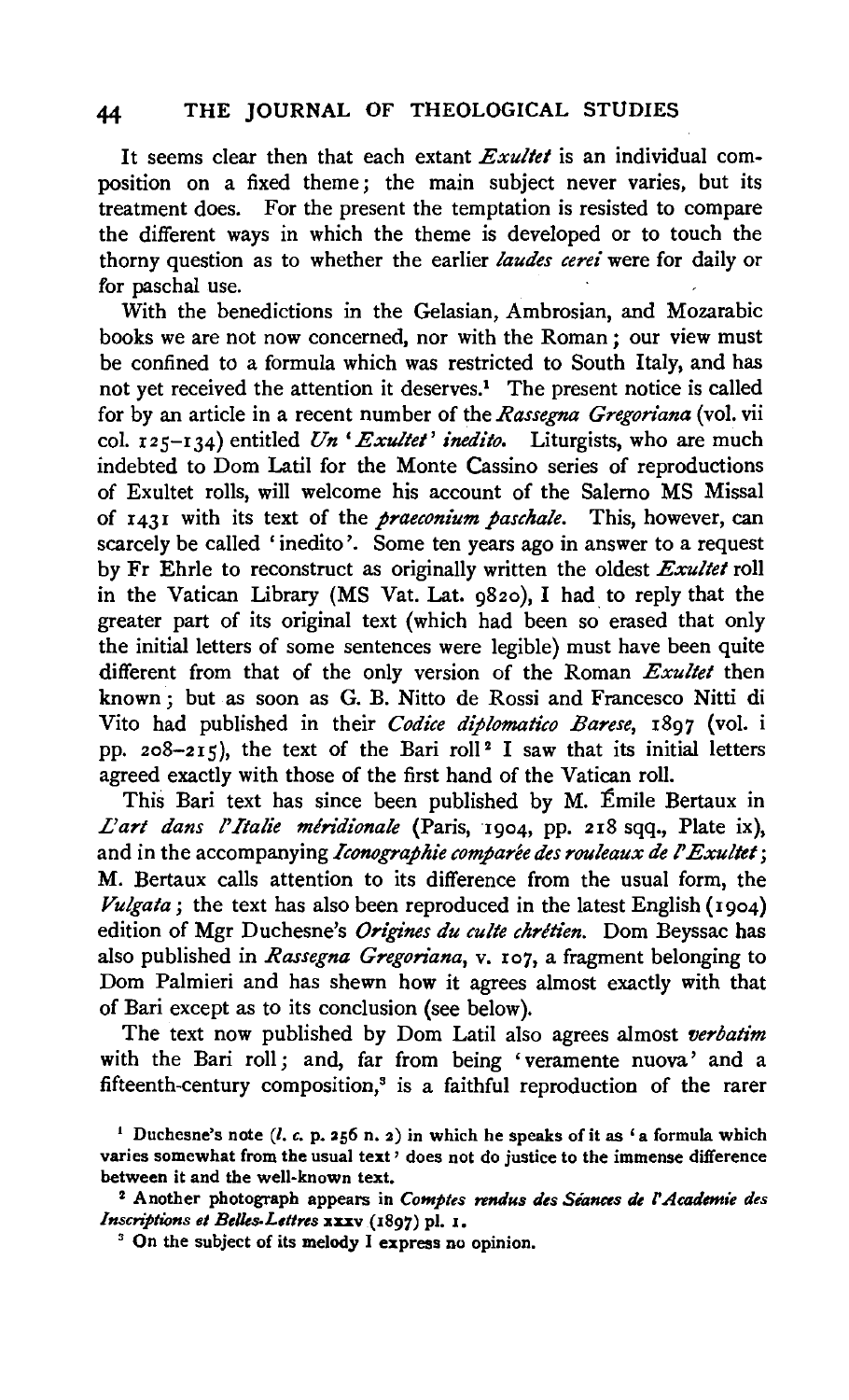text, which in comparison with the *Vulgata* may very well, for reasons given below, be called the *Vetus Itala.* 

Before, however, any suggestion is made as to its origin and use, it should be recalled that the same text appears ,in the original part of the Roll of Mirabella Eclano which I have been privileged to see (cf. Raimondo Guarini *Ricerche sull' antica citta di Eclano,* Napoli, 1814); and that the fragment of a Roll of unknown origin but in a script very similar to that of MS Vatic. Lat. g82o, published in Disp. vii of the Monte Cassino reproductions, contains the sentence 'Apes siquidem ... virgini[tatem]' which belongs to the *Vetus Itala*  and not to the Vulgate text, so that this roll should probably be added to the list of *Vetus Itala* texts.

But there is still another example of this text, one hitherto unsuspected, viz. the Roll, once the property of Lord Crawford and now in the Rylands Library at Manchester.1 Of this there only remain the first three sheets, containing the text as far as ' viros non norunt '. The roll is now  $181 \times 31$  cm., and has four pictures: (i) at the *Vere dignum*, Christ seated between two angels; (ii) a large one in three compartments,  $(a)$  the Crucifixion,  $(b)$  the Entrance into Limbus, and (c) the Deliverance of Adam and Eve, representing 'Solutis quippe nexibus et calcato mortis aculeo resurrexit a mortuis qui fuerat inter mortuos liber'; (iii) the Nativity as representing 'dum per virginea viscera mundo illaberis ', and (iv) the usual picture of the bees before 'apes siquidem'; the pictures, as in the oldest rolls, not being upside down, but corresponding to the direction of the text. The script bears some resemblance to that of MS Vatic. Lat. 10673, the S. E. Italian as distinguished from the Cassino type, and may fairly be dated about 1000 A.D.

The Vatican roll, no. g82o, referred to above, has the first sentence 'Exultet ... salutaris'; after which only a few letters and words are legible until the conclusion with an additional sentence: *Necnon et famulam,* &c. The *Vetus Itala* sentence: 'Ut superne benedictionis tue munus accomodes' is quoted on the deacon's roll represented in one of the pictures. The first impression conveyed by this MS and the usual explanation of its condition was that the text has been erased and then rewritten in an inverse order to that of the pictures, that so the people might be able to see the pictures the right way up as the roll was unwound and allowed to fall over the front of the ambo. But on examination it became clear that the original text was in fact quite different, and that the pictures, after having been roughly cut out, have been readjusted to fit in with the new text which

' In 1877 this roll was in private possession at NOmberg. See W. Wattenbach in *Anseiger für Kunde der deutschen Vorseit*, 1877, No. 8, col. 296.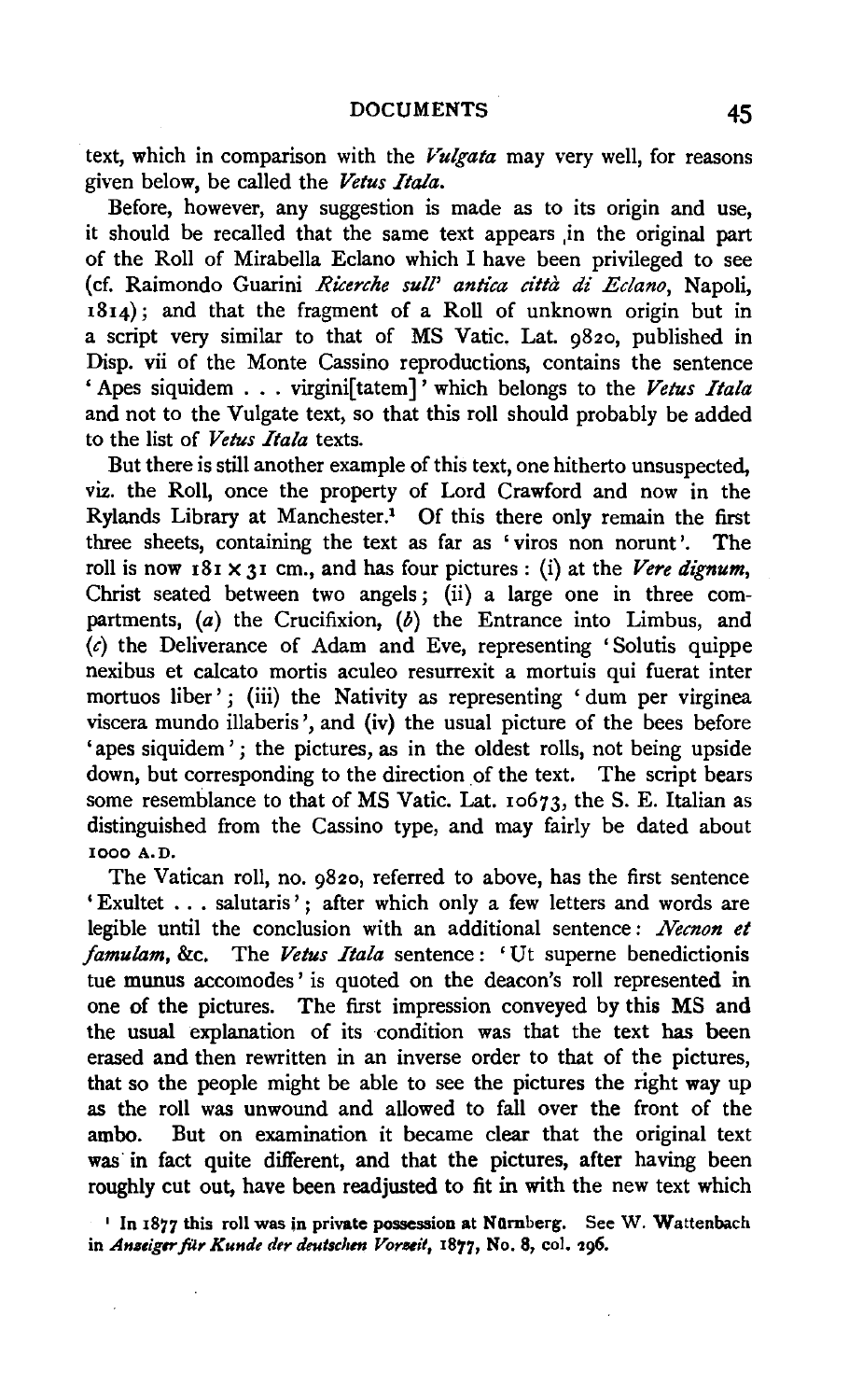has been written over the erasure of the original text. The roll has now been restored as originally written, no regard being paid to its later maltreatment ; but it will be noticed that the order differs considerably from that given in the *Iconographie comparée* of Bertaux, *l. c.* p. 223, n. 2.<sup>1</sup> It bears witness to the deliberate rejection of one text in favour of another. Up to the *Vere dignum,* however, the two texts are identical ; and this has led to a curious result. When the new text had to be adapted, the beginning of an old roll still served its purpose. Hence the original text of Mirabella is retained as far as ' creature commendas' and the representation of the bees, while the rest of the roll beginning 'Vere quia dignum' has the Vulgate text in a thirteenth-century hand; the oldest Gaeta roll has everything after the Preface erased and rewritten in the fourteenth century; the MS Vatic. Lat. 3784 extends as far as the Preface only and was probably completed by a part now lost; the Palmieri fragment has first the *Vulgata* and then, without any break or new title, the Vetus Itala beginning with 'Vere quia dignum'. The second Bari roll  $[Ba^*]$  kept in the same glass case as the earlier one [Ba] has as far as the Preface the *Vetus Itala* text in a hand of the middle of the twelfth century; the rest of the roll is *Vulgata* added at the end of the thirteenth ; but by the end of the twelfth century the *Vulgata* was in use at Bari, for the third and smallest roll [Ba\*\*] has that text, although for its conclusion it retains that of the *Vetus Itala.* 

The differences in the Bari text as edited by Nitti di Vitto<sup>2</sup> and Bertaux, the palpable errors in Guarini's collation of the Mirabella roll, and some evident mistakes, possibly typographical, in Dom Latil's version of the Salerno Missal, seemed to demand a personal inspection of all the known sources before a critical edition of the text could be published. This I have been able to make,<sup>8</sup> and two South Italian journeys for that purpose have revealed more than had been expected ;

<sup>1</sup> The description of this Roll by Bertaux *(l.c.)* seems to call for comment. Reserving for my *Paleografia Musicale Vaticana* a notice of his omission of a sentence at the back of the roll which is of prime importance for the determination of its date, and of his neglect to distinguish the various hands which can still be made out, I should here point out that he has failed to see that the text has been rewritten and that the pictures were not originally upside down, while he acknowledges that the fifteen representations could without difficulty have been incorporated in the Bari roll and expresses surprise that the most characteristic passages of the text, viz. those referring to 'Adae peccatum ' and the 'primum pascha ', are not illustrated. As a matter of fact these two incidents are not mentioned at all in the *Vetus Itala* and the paintings fit in perfectly with that text.<br><sup>2</sup> I am greatly indebted to the Solesmes monks for a photographic copy of the

Frame greatly interded to the Solesmes monks for a photographic copy of the speed of the state of  $P$  altographie 3 The text in Duchesne *(I.e.)* is the faulty one of the *Codice diplomatico Barese;* 

 $\frac{1}{2}$  in the text in Duchesite  $\{i, i\}$  is the lattice one of the original.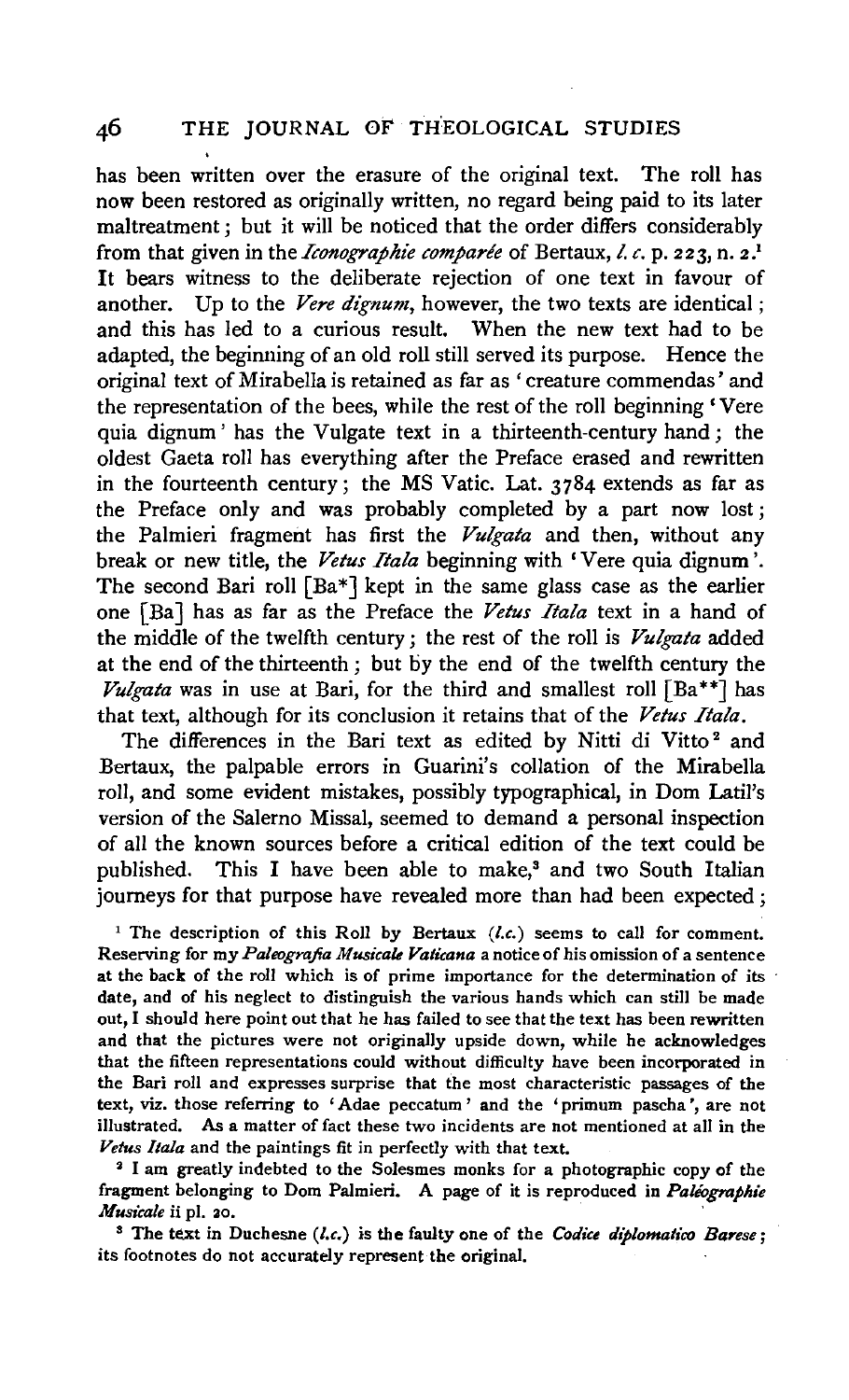#### DOCUMENTS 47

for not only did Bari and Salerno yield additional material, but the rich Chapter Library of Benevento disclosed sources hitherto unnoticed; MS vi 33, of the end of the tenth century, in addition to many evidences of the survival of an older *ordo* on certain feasts, has for the *praeconium paschale* the *Vetus Itala* text; whilst MS vi 39, written about 1100 A. D. and (like MS Vatic. 982o) for the abbey of S. Peter, Benevento, has the *Vulgata.* .

The list then of the known examples of the *Vetus Itala* text are :-

*Ba* Bari roll, complete.

*Ba\** Second Bari roll, as far as the preface.

*Ba\*\** Third Bari roll, from 'Una cum'.

*Ben* Benevento Chapter MS vi 33, complete.

*Ga* Gaeta roll A, as far as the preface.

*Mi* Mirabella Eclano roll, as far as 'commendas '.

*Pal* Fragment Palmieri B; from 'Vere quia dignum'; the text is at times indecipherable.

*Pi* Pisa, Museo Civico roll A, two sentences only [see below].

*.Ry* Rylands Library roll, defective after' non norunt'.

Sal Salerno MS Missal 1431, complete.

Salerno MS Missal, saec. xv; complete.

*Tro.* Troia roll (so far as can be ascertained from the Monte Cassino reproduction) where the older hand is apparently erased.

*Va* Vatican roll 9820 (vide supra).

 $Va^*$  Vatican roll 3784, as far as the preface.

 $Va^{**}$  Vatican MS Lat. 10673; only the first sentence remains on the last fol. of the MS, but (vide *Miscellanea A. Ceriani*, Milano, V. Hoepli, 1910) the MS was written for some place where the two uses 'Ambrosian ' and 'Roman ' existed side by side for *ad libitum* use, and the *Exultet* is placed in the so-called 'Ambrosian ' *ordo.* 

It is also worth recording that two sentences, saved from the wreck of the older text, have been retained in two rolls and in one MS which have the Vulgate text: $-$ 

 $(a)$  The oldest roll in the Museo Civico of Pisa,<sup>1</sup> written in South Italian script of the end of the eleventh century, inserts after 'nectar includunt' of the Vulgate the sentence 'Flore utuntur . . . substantia'; after 'destruunt castitatem' it inserts 'Cuius hodor . . . hilaris', a sentence which it repeats after 'luminaribus misceatur' with the addition of 'non tetro odore arvina desudat sed iocundissime suavitate inficitur '. 2

<sup>1</sup> Jos. Martini: *Theatrum Basilicae Pisanae*, App. fol. 20, Roma, 1724-1728.

<sup>2</sup> The Pisa roll also contains after 'cruribus suspensis insidunt' the following sentence : 'Legunt pedibus flores et nullum damnum in floribus invenitur,' which also occurs in the ' Gelasian ' formula.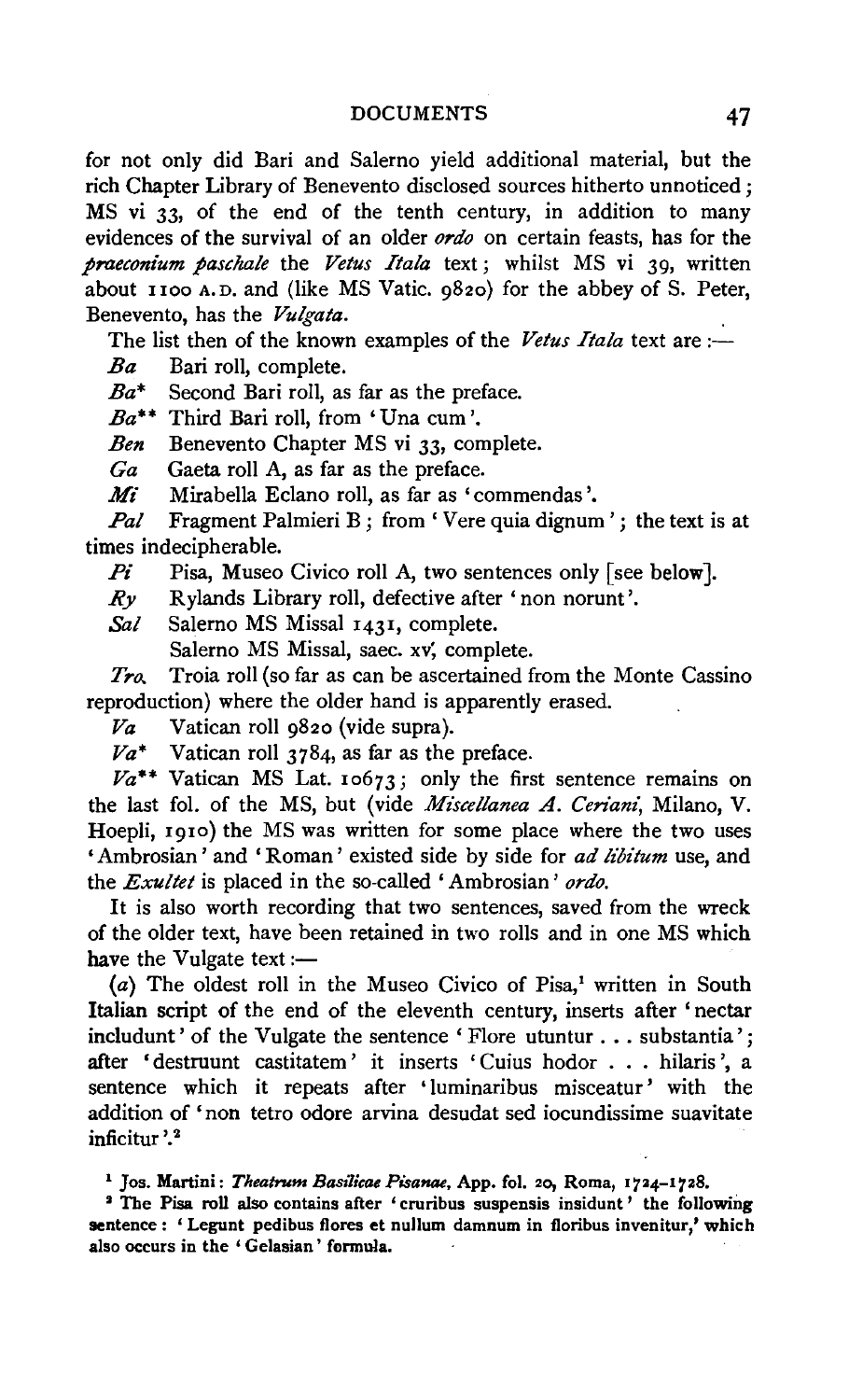(b) The roll written about r roo A. D. for Sorrento, now at Monte Cassino, has after 'rutilans ignis accendit', 'cuius odor . . . sancto' and 'Flore ... conficiunt' before 'apis ceteris'.

(c) MS Bodleian Canonici Bioi. Lat. 6r, written about the same time probably for Zara in Dalmatia, has ' Flore utuntur ... conficiunt ' after 'nectar includunt '.

The concluding sentence, which precedes the intercession for the authorities, 'In huius ... hoste fidelibus' is taken from the first benediction of Ennodius, with ' omnipotens ' for ' domine ' and 'tua iussa faciens' after 'procellarum', and a few variants noticed below.

In the following edition of the text no notice has been taken of the accompanying rubrics or of the preceding *Lumen Christi,* &c. ; of the additions by later hands of the Vulgate text in *Ba,* Ga, *Mi, Va* ; of subsequent insertions of names of dignities which have no connexion with the original text ; or of manifest errors due to the original scribe or later copyists, e.g. in the beginning of the text, I. a tantis regis, *V a, tantis* ngi *Tro,* I. 3 *tel/us* omitted *Tro.* 

No care has been taken to mark the use of *e* cedilla or to reproduce such orthography as *inohs, abemus, set* for *sed, adque* for *atque,* or the use of *b* or *v* in such words as *illaveris, vivit* for *bibit, jlavra, jlabea.* 

Limitations of space have prevented the printing of the clauses in a way which would have shewn their rhythm, &c., but commas have been freely introduced for this purpose and the sentences are divided from each other as in the rolls.

Such words and letters as are legible in  $Va$  are represented in *italic* type.

*Exultet iam angelica turba celorum, exultent divina mysteria, et pro tanti*  $r$ *egis victoria, tuba intonet salutaris.* 

Gaudeat se<sup>1</sup> tantis tellus irradiata fulgoribus et eterni<sup>2</sup> regis splendore lustrata, totius orbis se sentiat amisisse caliginem.

- Letetur et mater ecclesia, tanti luminis adornata fulgore et magnis *populorum* vocibus hec aula resultet.
- Quapropter, astantibus vobis, fratres *Karissimi*, ad tam miram *hui*us. *luminis* claritatem, una mecum queso dei omnipotentis 3 misericordiam invocate,
- *Ut* qui me non meis meritis infra 4 Ievitarum numerum 6 dignatus est aggregare, Iuminis sui gratiam 8 infundens, cerei huius Iaudem implere praecipiat,
- Per dominum nostrum Iesum Christum filium suum,<sup>7</sup> viventem <sup>8</sup> secum atque regnantem 9 in unitate spiritus sancti deum 10 per omnia secula seculorum. Amen.

Dominus vobiscum.

Et cum spiritu tuo.

Sursum corda.

<sup>1</sup> et *Mi.* <sup>2</sup> tanti *Mi*. <sup>2</sup> patris  $Ry$ . <sup>4</sup> in *Ba*, *Ba\**. *Ben. Mi. &n,Ba\* (firstltandnumerum), Mi.* ' claritatem Ga. T tuum Sal. regional *and military Barrier* Claricateur *Ca. Carl Ca. Carl Ca. Bat. Barrier Bat. Ca. Barrier Barrier Barrier Barrier Barrier Barrier Barrier Barrier Barrier Barrier Barrier Barrier Bar* 5 numero  $\rightarrow$  atque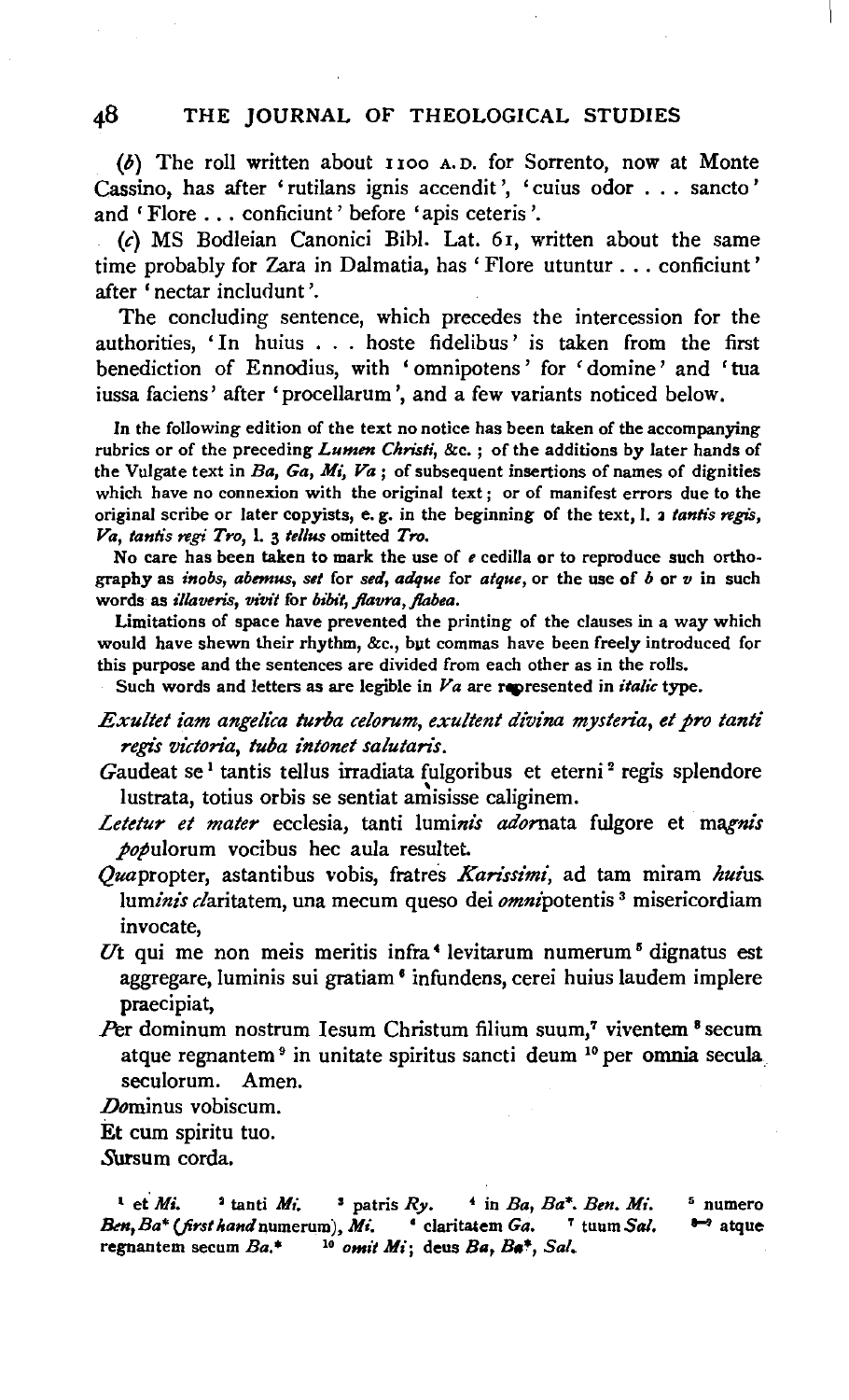Habemus ad dominum.

Gratias agamus domino deo nostro.<br><sup>11</sup> Dignum et iustum est.<sup>12</sup>

- *Vere* quia dignum et iustum est, per Christum dominum nostrum, Qui nos ad noctem istam, non tenebrarum sed luminis matrem, perducere dignatus est, in qua exorta est ab inferis in <sup>13</sup> eterna die <sup>14</sup> resurrectio mortuorum ;
- Solutis quippe nexibus et calcato mortis eculeo<sup>15</sup> resurrexit a mortuis qui fuerat 16 inter mortuos Iiber.
- *Unde* et<sup>17</sup> nox ipsa<sup>18</sup> sydereo pro ecclesiarum ornatu cereorum splendore tamquam dies illuminata collucet, quia in eius matutino, resurgente Christo, mors occidit redemptorum<sup>19</sup> et emersit vita credentium.
- Vere tu pretiosus es opifex, formator es omnium, cui qualitas  $20$  in agendi non fuit officio *sed* in sermonis imperio.
- Qui ornatum<sup>21</sup> atque habitum<sup>22</sup> mundi<sup>23</sup> nec adampliandum<sup>24</sup> quasi inops potentie, nee additandum quasi egenus glorie condidisti.
- Totus ac plenus in te<sup>25</sup> es,<sup>26</sup> qui dum per virginea viscera mundo illaberis, virginitatem etiam creature<sup>27</sup> commendas.<sup>28</sup>
- Apes siquidem dum ore concipiunt, ore parturiunt, casto corpore, non<sup>29</sup> fedo desiderio copulantur.
- Denique virginitatem servantes, posteritatem generant,<sup>30</sup> sobole gaudent, matres dicuntur, intacte perdurant, filios generant et viros non norunt. <sup>31</sup>
- $F$ lore<sup>32</sup> utuntur coniuge, flore<sup>32</sup> funguntur genere, flore<sup>32</sup> domos instruunt, flore<sup>32</sup> divitias conveunt,<sup>33</sup> flore<sup>32</sup> ceram<sup>34</sup> conficiunt.
- 0 ammirandus 35 apium 36 fervor ! ad commune opus pacifica turba concurrunt 87 et operantibus plurimis una augetur 38 substantia.
- $O$  invisibile<sup>39</sup> artificium ! primo<sup>40</sup> culmina pro fundamentis edificant et tam ponderosam<sup>41</sup> mellis<sup>42</sup> sarcinam pendentibus domiciliis imponere non verentur.
- *0* virginitatis insignia ! que non possessori damna sed sibi lucra convectant; auferunt 48 quidem predam et cum preda" minime tollunt peccatum.<sup>45</sup>

11-1<sup>2</sup> omit *Ba*, *Ba*<sup>\*</sup> <sup>15-14</sup> eternam diem *Ry*. <sup>15</sup> aculeo *Sal.* <sup>16</sup> fuit *Ba*. <sup>17</sup> omit *Ba*, *Ba*<sup>\*</sup>, *Sal.* <sup>18</sup> ipse *Ba*<sup>\*</sup> <sup>19</sup> redemptorem *Sal.* <sup>20</sup> equalitas *Pal.* <sup>21</sup> natum *corrected into* ornatum *Mi*; ornatu *Sal.* <sup>22</sup> abitu *Sal.* <sup>23</sup> mundo *Ben.* <sup>24</sup> adamplicandum Pal. <sup>25</sup> *se* corrected into *te Pal.* <sup>26</sup> es *Ben.* <sup>27</sup> creatura *Bm, Pal, Mi.* <sup>28</sup> commendans *Pal (second hand), Ry.* <sup>29</sup> non de *Pal.* <sup>36</sup> generans *Ben.* <sup>31</sup> Here *Ry* breaks off. <sup>33</sup> flores *Pal*. <sup>83</sup> condunt *Pisa*. *u* cera *Pisa.* ss ammirandum *&n,* admirabile *Pisa.* sa apum *Pisa, Sal.*  s• concurrit *Pisa.* S8 augeatur *Ben.* at invisibilis *Pal.* " primo ( diluculo second hand) Ben. <sup>41</sup> ponderosa Ben, ponderosas Pal. <sup>42</sup> melli Pal. <sup>43</sup> auferetur *Pal.* <sup>44</sup> predam *Pal.* <sup>45</sup> peccata *Pal.* VOL. XI. E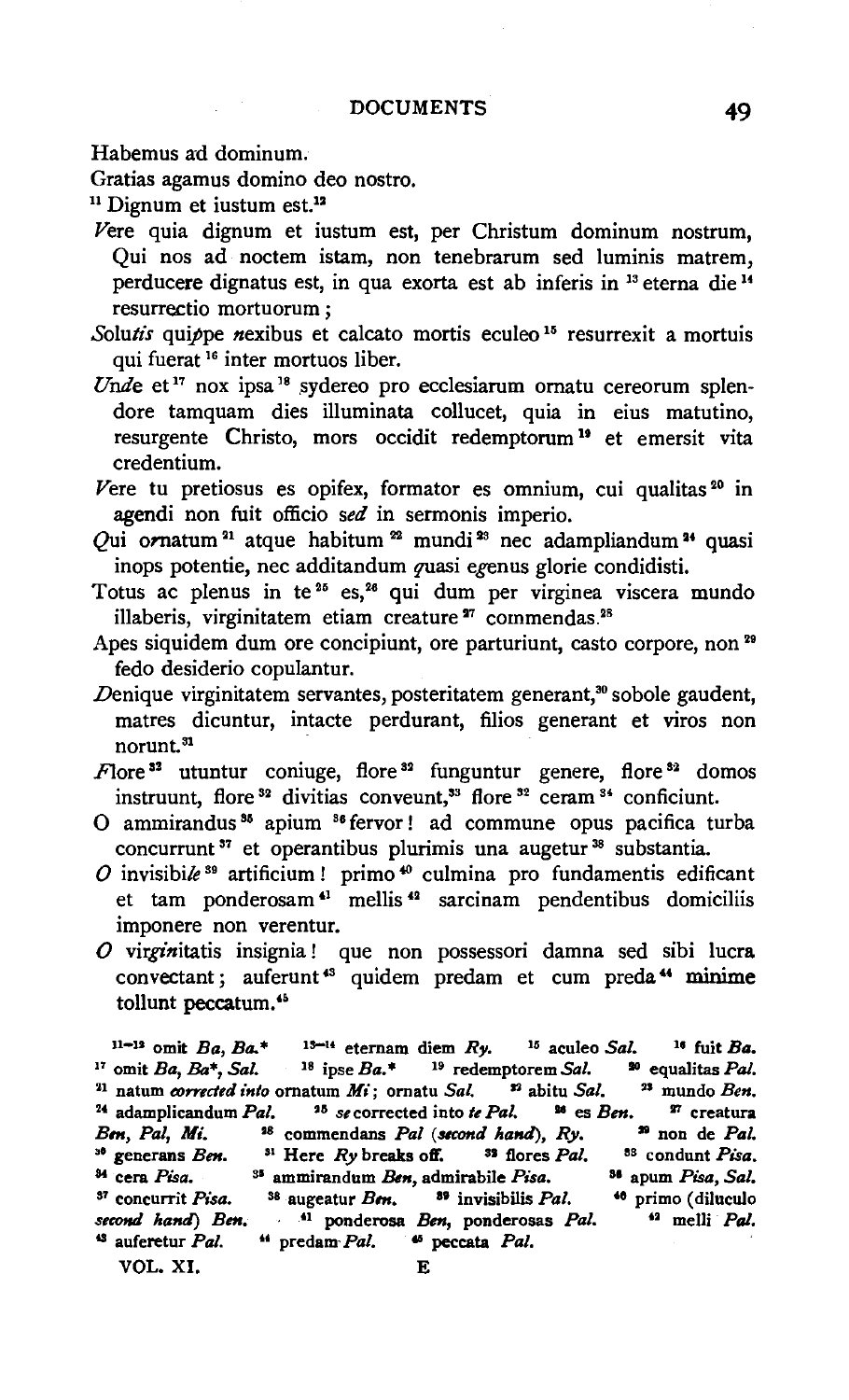Spoliant quidem fiorum cutem et morsuum non annotant cicatricem. Sed inter hec que dinumeravimus,<sup>46</sup> huius cerei gratiam predicemus.

Cuius odor suavis est et flamma ylaris; non tetro odore arvina <sup>47</sup> desudat 48 sed iocundissima 49 suavitate.

Qui peregrinis non inficitur<sup>50</sup> pigmentis sed illuminatur spiritu sancto;

- $51$  Qui ut  $53$  accensus proprias  $53$  corporis compages depascit, ita coagulatas lacrimas in rivulos fundit *54* gutturarum.
- Quique semiusta membra ambroseo sanguine fiavea vena distollit, abitum bibit ignis humorem.
- *In* huius autem cerei luminis corpore, te omnipotens postulamus, *ut*   $superne$  benedictionis munus accommodes,
- Vt 55 si quis hinc 58 *sumpserit* adversus flabra ventorum, adversus spiritus procellarum, sit ei,<sup>57</sup> domine, singulare perfugium, sit murus ab hoste fidelibus.<br><sup>68</sup> Salvum fac populum tuum domine et benedic <sup>59</sup> hereditatem tuam,<sup>60</sup>
- ut redeuntes ad festivitatem pasche, per hec visibilia<sup>61</sup> invisibilibus tuis inhiantes,<sup>62</sup> dum presentium usufruuntur, futurorum<sup>63</sup> desiderio<sup>64</sup> accendantur.<sup>65</sup>
- <sup>66</sup> Una cum beatissimo papa nostro ill.<sup>67</sup> et antistite <sup>68</sup> nostro ill.<sup>67</sup> sed et .omnibus presbiteris, diaconibus, subdiaconibus cunctoque clero vel plebe.<br><sup>69</sup> Memorare <sup>70</sup> domine <sup>71</sup> famulorum tuorum <sup>72</sup> <sup>73</sup> imperatorum nostrorum
- ill. et ill.<sup>74</sup> et <sup>75</sup> cunctum exercitum eorum.<sup>76</sup>

" credimus *Ben.* <sup>4</sup> 7 ar vina *Ba.* et ruina *Pisa. 48* resudet *Sal.*  <sup>49</sup> iocundissime *Pisa.* <sup>50</sup> infigitur *Pisa.* <sup>51-62</sup> Qua *Ben.* <sup>83</sup> propria Pal. •• infundit *Ben.* •• Et *Ben, Sal, Ennodius.* •• hunc *Pal.* •• eis *Pal.*  illi *Ennodius.* as-so occur in *Ba\*\** before the conclusion *Per dominum* &c. ••-oo hereditati tue *Ba\*\*.* 81 visibilibus et *Ba, Ba\*\*, Ben, Pal.* <sup>59–60</sup> hereditati tue  $Ba^{**}$ . <sup>61</sup> visibilibus et *Ba*,  $Ba^{**}$ , *Ben*, *Pal.* <sup>62</sup> inhians  $Ba^{**}$ , *Ben, Pal.* <sup>63</sup> futurarum *Pal.* <sup>64</sup> desideria *Ba, Ben, Pal.* •• Here *Pal* inserts : Precamur ergo te domine ut nos famulos tuos omnem clerum et de votissimum populum una cum beatissimo viro papa nostro j) , et anti-titation de viro papa nostro j nostro ill. et his qui tibi offerunt hoc sacrificium laudis. Memento etiam domine nuclear domine and the sacrificium laudis. Memento etiam domine and the sacrificium subsequent of the sacrificium subsequent of the sacrific famulorum tuorum principum nostrorum il. et il. et omni exercitum...<br><sup>66–68</sup> Lacuna in *Pal.* <sup>67</sup> N. *Sal*. dompno illo *Bari*<sup>\*\*</sup>. <sup>68</sup> archiepiscopo *Sal*, famulo tuo pontifice *Ben*, dompno illo Bari\*\*. <sup>69-76</sup> Respice quesumus domine  $\sum_{n=1}^{\infty}$ super devotissimum famulum  $\sum_{n=1}^{\infty}$  Cuius tu deus desiderii vota prenoscens, per devonssimum iamunum cuum iv. Cuius iu deus desiderit voia prenoscens, ineffabilis pietatis et misericordie tue munere iocundum perpetue pacis accomoda, Et in his pascalibus gaudiis regere, gubernare et custodire digneris. <sup>70</sup> Memora<br>*Pal.* <sup>71-72</sup> omit *Pal*, famulum tuum *Ben*, famuli tui  $Ba^{**}$ . <sup>73-74</sup> imperatore nostro il. *Ben*, regis nostri ill. *Ba.* <sup>74</sup> ill. et principum nostrorum *Ben*, regis nostri ill. *Ba.* <sup>74</sup> ill. et principum nostr nostro il. *Ben*, regis nostri ill. *Ba*. <sup>74</sup> ill. et principum nostrorum il. et il. *Pal*, ill. et principe nostrum il. *Ben.* <sup>75-76</sup> eorum exercitum universum *Ben*, *Pal*, cunctum principe nostrum il. *Ben.* <sup>19–16</sup> eorum exercitum universum *Ben, Pal*, cunctum<br>connectium et anglicum circumadaturium. Salvum fac ... accendantur *Pa*\*\*.  $T$ s exercitum et omnium circumadstantium, paivum iac...accendantur *pa*<sup>11</sup>. <sup>76</sup> corum et omnium circumadstantium Ba. eorum. Necnon et famulam tuam abbatissam nostram il. cum universa congregatione [first hand beatissimi petri apostoli, second hand beatissimi petri apostoli sibi commissa ac] temporum vite quiete<br>concessa, gaudiis eam facias perfrui sempiternis, Vat,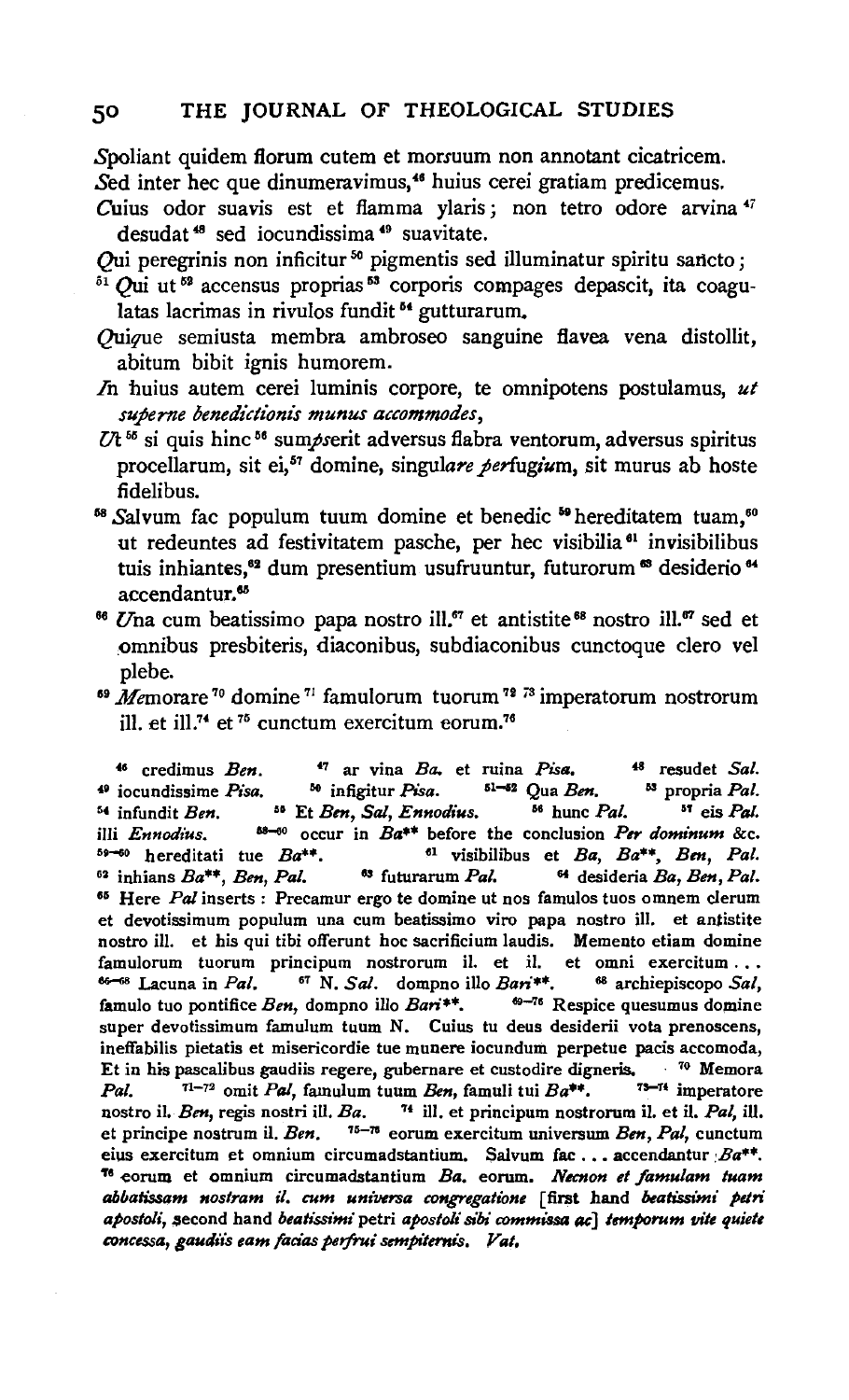#### DOCUMENTS 51

### <sup>77</sup>*Qui vivis* 7 <sup>8</sup>*cum patre* 79 *et spiritu sancto et regnas* 80 *unus* 81 *deus, in* <sup>82</sup> *secula seculorum. Amen.83*

A word as to the conclusion of the *Exultet.* As Dom Beyssac justly remarks *(.Rassegna Gregoriana* v 109), the Palmieri fragment 'contient manifestement un doublet', and I venture to suggest a possible explanation. The Bari roll and the Salemo missal are identical as to the sentence 'Salvum fac ... vel plebe ', a sentence which is complete and good in construction if we take 'Ut redeuntes ... accendantur' as a parenthesis (possibly a marginal addition and not in the original text) and if we connect 'una cum' with the *V Salvum* and its R<sub>k</sub> Et benedic, which form a separate paragraph in  $Ba^{**}$ . This prayer with its archaic ring, quite foreign to the later text, is for the *populus-hereditas* of the Psalmist and includes pope, bishop, clergy, and 'plebs', the temporal powers being remembered in the succeeding sentence beginning ' Memento'.

But the Palmieri copyist, though retaining intact all that is in the Bari roll and the Salerno missal, interjects three sentences: (i) between 'accendantur' and 'una cum' he places 'Precamur . . . populum' (words which in the *Vulg.* precede 'una cum'), but he does not complete the sense of the sentence by some such necessary conclusion as the *Vu/g.:* 'gaudiis facias perfrui sempiternis'; (ii) instead of this he inserts the *Vulg.* 'Et his . . . laudis' but connects it with 'una cum' instead of concluding it with 'premia eterna largiaris [largire, largiri digneris]'; (iii) he adds, again from the Vulg. 'Memento . . . omni exercitu<sup>7</sup>.<sup>1</sup> If we might suppose that the lacuna of one line in the MS contained the words : ' una cum beatissimo papa nostro il. et antistite ' there would be less difficulty. In either case two or three partly imperfect clauses from the *Vulgata* are inserted in the *Vetus Ita/a* text. Either the scribe mixed the two together or, more probably, by the time the Palmieri MS was copied, the *Vulgata* had become so well known that its fuller conclusion made its way into the older and dying formula.

We are, then, in the presence of two very distinct texts of the *Exultet*  in concurrent use in Italy; the *Vulgata* and the *Vetus Ita/a.* 

The *Vulgata* (1) goes back as far as 800 A.D., being found both in the *Sacramentarium Galli'canum* and in the *Missale Gothicum,* and

 $77-90$  Per dominum nostrum Iesum Christum filium tuum qui tecum et cum spiritu sancto vivit et regnat  $Ba^{**}$ . <sup>78</sup> vivis et regnas *Pal*. <sup>79–60</sup> in unitate spiritus sancti *Pal, Sal.* <sup>80</sup> illegible *Vat, regnans Ba.* <sup>81</sup> omit *Ben, Ba*<sup>\*\*</sup>, *Pal, Sal.* <sup>82</sup> per omnia Ba\*\*, Pal, Sal. <sup>83</sup> omit Ba\*\*.

<sup>1</sup>Dom Beyssac suggests *Amel}ilano* as the word in the lacuna, but *Salermtano,* as a word of five syllables, the second one liquescent, and with a spondaic termination, would be equally applicable.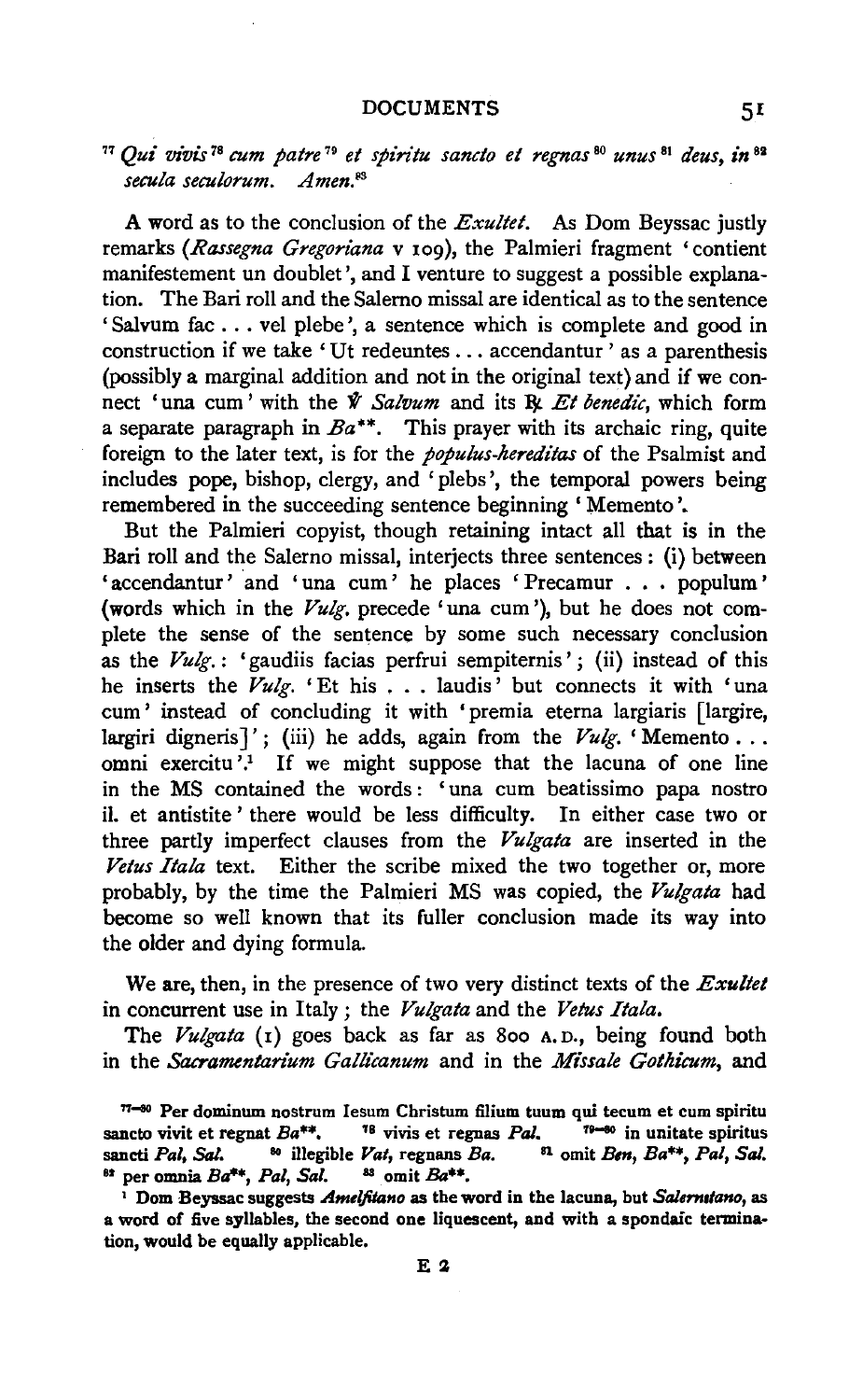it occurs in the oldest copy of the *Gregorianum,* viz. MS Vatic. Regin. Lat. 332 made between 855 and 867 or possibly before 855;

(2) is found in all Sacramentaries and missals of North and Central Italy (e. g. Arezzo, Bobbio, Como, Lucca, Monte Amiata, Monza, Nonantola, Novalesa, Padova, Perugia, Piacenza, Vercelli, Verona);

and (3) is frequent in South Italian *liturgica* of the eleventh and twelfth centuries, e. g. the Rolls of Amalfi (?) (Pisa A), Benevento (Casanat. MS 724), Capua, Fondi (Paris B. N. Lat. n. a. 710), Gaeta (B and C), the Barberini roll (592) and the one in the British Museum (add. MS 30337), and the MSS Barberini Lat. 56o, 6o3, 6gg, Vatican Lat. 4770, 6o82, Ottobon. 570, Vallicell. c. 32.

The *Vetus Itala* seems to have been restricted to Southern Italy and, with one or two exceptions, was not copied after the end of the eleventh century. About that time that part of its text which follows the 'Vere dignum', in fact the actual *praeconium*, was for some reason abolished and its place was taken by the other text. (The present is not the occasion to enter into the question as to which was really the older or as to the relation between the two.) In the eleventh century, as MS Vat. 10673, the Palmieri fragment, and other MSS shew, the two texts and the two uses to which they belonged are found side by side in South Italy; Dom Beyssac's explanation that the choice of the *Exultet* was left to the personal preference of the deacon does not seem to fit the case. There are two concurrent uses, the older local use and the more recently introduced, and apparently, for a time at least, it was permissible to use either of them ; the *ordo* of Vat. MS 10673 (vide *Miscellanea A. Ceriani,* cit. sup.) leaves no doubt on this point. We cannot here discuss what authority this *ordo* has to call the former 'Ambrosian'<sup>1</sup> and the latter 'Roman'; if we might substitute 'old Italian' and 'ninth-century Roman' I think we should arrive at a better comprehension of the facts of the case. It is with extreme diffidence that I venture to touch a difficult but most interesting and important subject, and I merely do so by way of suggestion. The one seems to be the original Italian liturgy, a liturgy of which we possess practically no monumenta, the other the Roman, commonly called Gregorian, as it emerged from the Carlovingian reformation.<sup>2</sup> The South of Italy naturally retained its old customs longer than the North and the Centre, but the 'Roman' use made its way in gradually

<sup>&</sup>lt;sup>1</sup> Its text has no connexion whatever with the Ambrosian as found in the earliest Milan MSS, none of which, however, go further back than the eleventh century.

<sup>&</sup>lt;sup>2</sup> There are no real Roman *liturgica* extant older than the ninth century. Were they then destroyed ?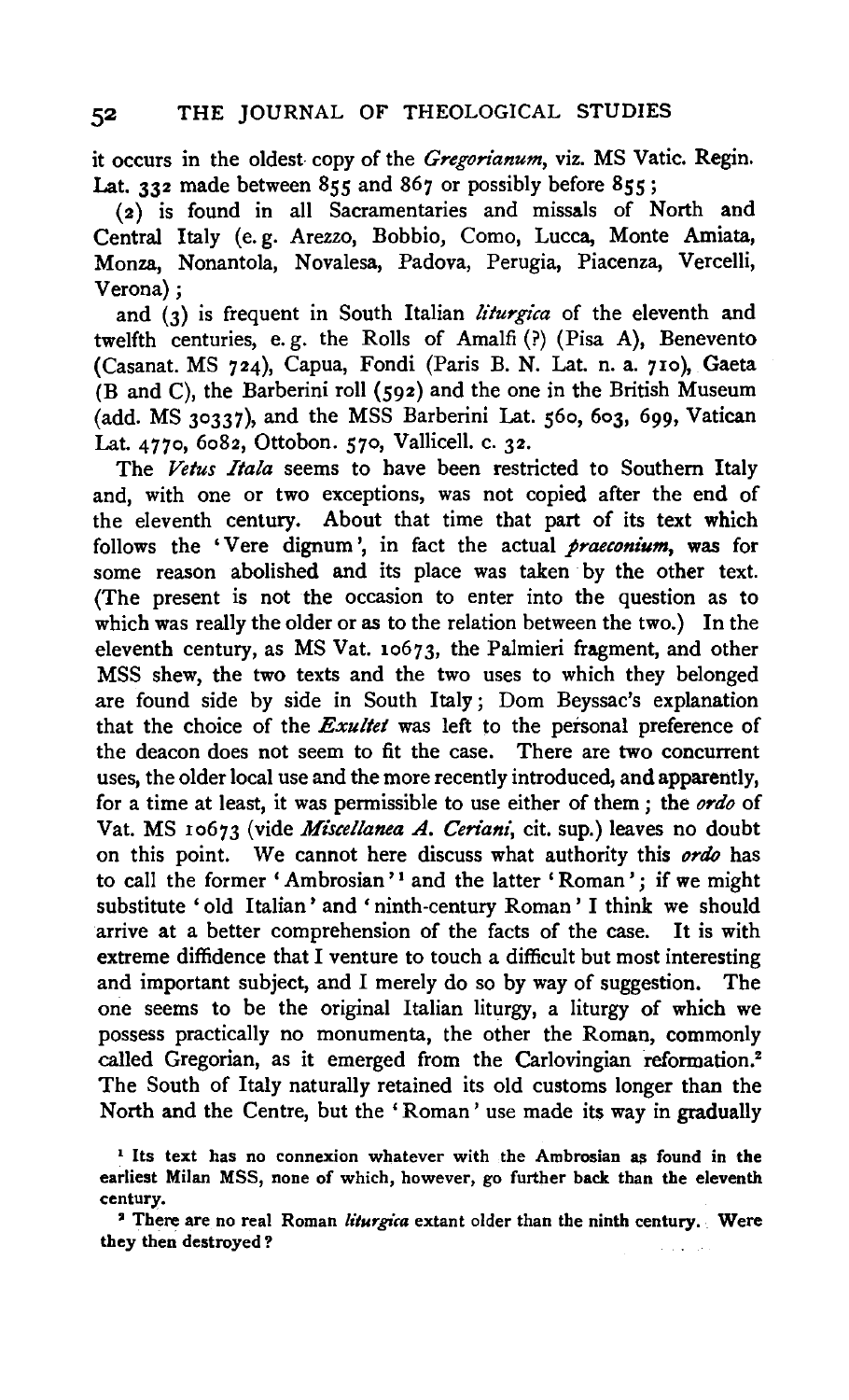and effectively ; for a time the two existed side by side, but the arrival of the Normans with their' Roman' books gave the *coup de grdce* to the local liturgy.<sup>1</sup> Only those who have studied the liturgical MSS of South Italy {of which MS Barberini Lat. 560 is a most conspicuous example) and specially those of Benevento<sup>2</sup> can realize how full they are of erasures and corrections, and, wherever the older text has been allowed to remain uncancelled, how frequent are the references to an alternative use, 'vel secundum quosdam,' 'vel secundum Romanum,' &c.8 To one who is willing to put up with the many discomforts and disappointments involved in an *iter liturgicum* in South Italy, I would warmly commend the search for more material in this direction, and I should not be surprised if he discovered more evidence for the earlier Italian liturgy.

The startling fact remains that the old text of the *Exultet* was used at Salerno as late as 1431; for it was not then copied as an archaeological memento but inserted in its proper place in the missal written in that year and in the other similar but undated missal. It is known that in other respects that city was extremely conservative ; the names and history of its bishops shew how slightly Norman influence prevailed there; and as late as the eighteenth century it retained the dramatic witness of the prophets in the Mattins of Christmas Day. The local opposition may have been so strong that the new text was refused admission to Salerno whilst it made its way into Bari, Benevento, Gaeta, &c. If the opinion of Pieralisi (*Il preconio pasquale*, Roma, x883), that the Barberini roll was written for Salerno at the end of the twelfth century, could be proved, it would be fatal to this theory ; but there is really nothing in that roll to connect it with Salerno ; and the same is true of the twelfth or thirteenth century roll now in the cathedral of Salerno (No. 15); it is a textless series of pictures arranged in a wrong order but, as the Red Sea is included, its text must have been the *Vulgata.* It is quite possible that just as Benevento destroyed the *Vetus Ita/a* text in order to use its pictures, so Salerno may have cut

<sup>1</sup> It was during his visit to Montecassino (A. D. 1057-1058) that Pope Stephen IX put a stop to the Ambrosian chant there, but a century later a breviary of that abbey (the lost MS No. 199) contained a notice which touches the *Exultet*: 'feria v et vj et Sabbato in nocte fiant omnia secundum Romanam consuetudinem' *(M. G. H. Script.* vii 693; *Bibli'otheca Casinensis* iv [188o] 126).

• I regret that my article on MS Vat. Lat. 1o673 in the *Miscellanea A. Ccriani* was in type before my last visit to Benevento when I found startling evidence of the double use there in the tenth and eleventh centuries ; the oldest missal in the Chapter Library fits in exactly with the 'Ambrosian' of the Vatican MS.

<sup>3</sup> Cf. MS Vatic. Ottob. 145, copied in the eleventh century from a Cassino exemplar, f. 124: 'Quando non canimus ipse (!) Antiphonas secundum Romano, quomodo suprascripte sunt, canimus secundum Ambro[sianum] hoc modo,' &c.